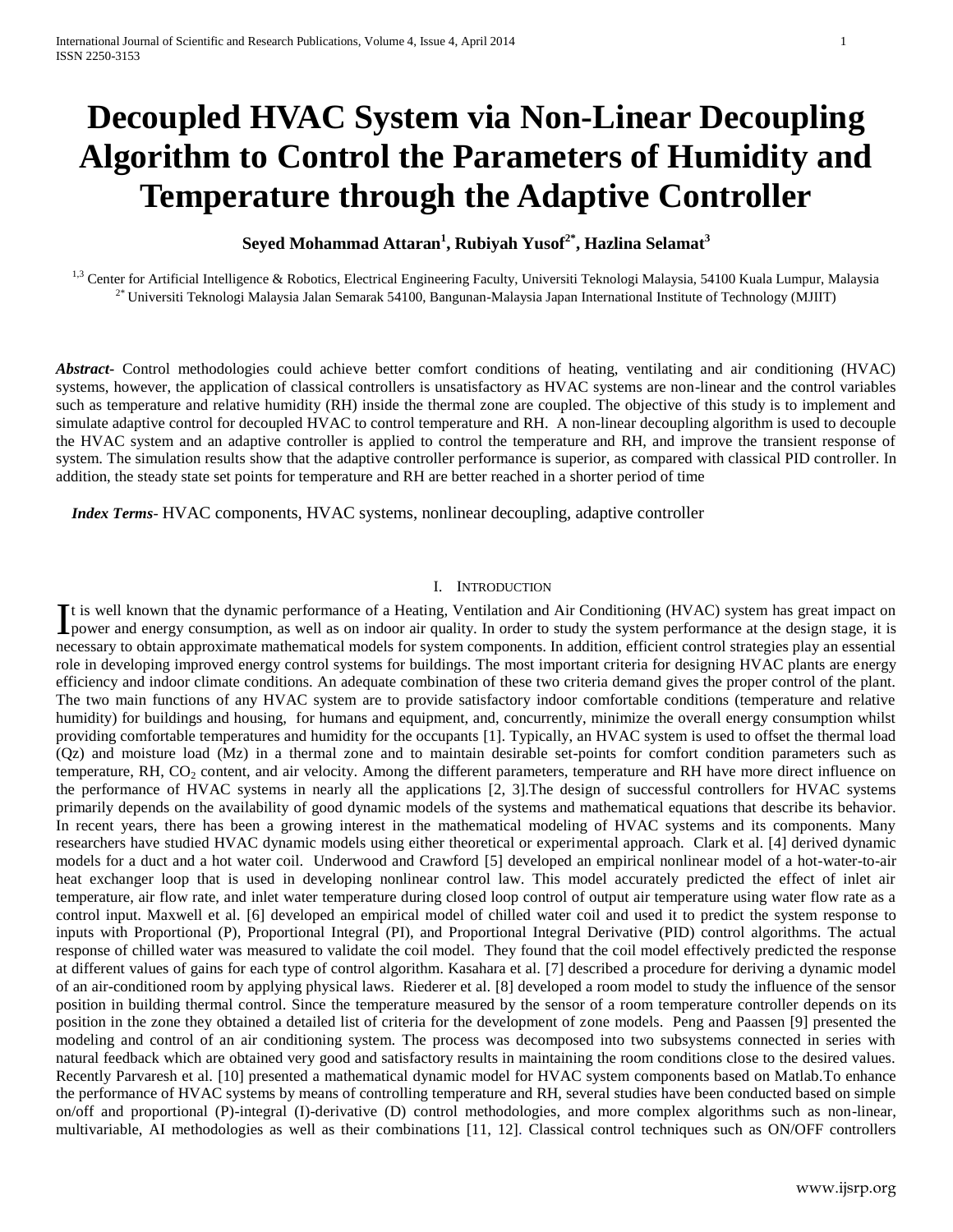(thermostats) and PID controllers are still very popular, due to their low cost and ease of tuning and operation [\[13,](#page-12-10) [14\]](#page-12-11). Thus, he most widely used control algorithms for HVAC systems are based on PIDs. However, it must be noted that the PID control methodology as a linear controller, is suitable for linear systems and HVAC system is inherently non-linear [\[10\]](#page-12-7). The assumption of linear behavior of the system, including the building envelope components and those of the equipment is usually valid and satisfactory control action may result. However, with the advent of the digital technology and high speed computing hardware that can be imbedded in controllers, it is possible to address the non-linear behavior of HVAC systems by means of more sophisticated control algorithms [\[15\]](#page-12-12).

| Nomenclature     |                                                                     |
|------------------|---------------------------------------------------------------------|
| $A_{R}$          | area of the roof=9 $m2$                                             |
| $A_{w1}$         | area of the wall (East, West)=9 $m2$                                |
| $A_{w2}$         | area of the wall (South, North)= $12 \text{ m}^2$                   |
| Cah              | overall thermal capacitance of the air handling unit=4.5 kJ/C       |
| C <sub>d</sub>   | specific heat of the duct material=0.4187 kJ/kg $\circ$ C           |
| Ch               | overall thermal capacitance of the humidifier= $0.63 \text{ kJ/eC}$ |
| Cpa              | specific heat of air=1.005 kJ/kg $\circ$ C                          |
| Cpw              | specific heat of water=4.1868 kJ/kg $\circ$ C                       |
| CR.              | overall thermal capacitance of the roof=80 kJ/C                     |
| Cw1              | overall thermal capacitance of the wall (East, West)=70 kJ/C        |
| Cw2              | overall thermal capacitance of the wall (South, North)=60 kJ/C      |
| Cz               | overall thermal capacitance of the zone=47.1 kJ/C                   |
| e(t)             | error                                                               |
| fsa              | volume flow rate of the supply air=0.192 $\text{m}^3\text{/s}$      |
| fsw              | water flow rate= $8.02*10^{-5}$ m <sup>3</sup> /s                   |
| h(t)             | rate of moisture air produced in the humidifier                     |
| hi               | heat transfer coefficient inside duct=8.33 W/m <sup>2</sup> °c      |
| ho               | heat transfer coefficient in the ambient=16.6 W/m <sup>2</sup> °C   |
| $M_d$            | mass of the duct model=6.404 kg/m                                   |
| $m_{s}$          | mass flow rate of the air stream=0.24 kg/s                          |
| $m_m$            | total mass flow rate of the mixing air=0.24 kg/s                    |
| $m_{o}$          | mass flow rate of the outdoor air=0.12 kg/s                         |
| $m_{r}$          | mass flow rate of the recalculated air= $0.12$ kg/s                 |
| $m_t$            | mass of tube material kg/m                                          |
| p(t)             | evaporation rate of the occupants=0.08 kg/h                         |
| q(t)             | heat gains from occupants, and light (W)                            |
| Tco              | temperature of the air out from the coil $({\circ}C)$               |
| Th               | supply air temperature (in humidifier) in $({\circ}C)$              |
| Tin              | temperature in to the duct                                          |
| Tm               | temperature of the air out of the mixing box $({\circ}C)$           |
| Tme              | temperature measured $({\circ}C)$                                   |
| To               | temperature outside=32 $\circ$ C (Summer)=5 $\circ$ C (Winter)      |
| Tout             | temperature out from the duct                                       |
| Tr               | temperature of the recalculated air $({\circ}C)$                    |
| <b>Ts</b>        | supply temperature from the Heating coil                            |
| Tsa              | supply air temperature $({\circ}C)$                                 |
| <b>Tse</b>       | temperature output from the sensor $({\circ}C)$                     |
| Tsi              | temperature of supply air (to the humidifier) $(°C)$                |
| T <sub>t,o</sub> | tube surface temperature $({\circ}C)$                               |
| Two              | return water temperature= $10 \degree$ C)                           |
| Twi              | supply water temperature $({\circ}C)$                               |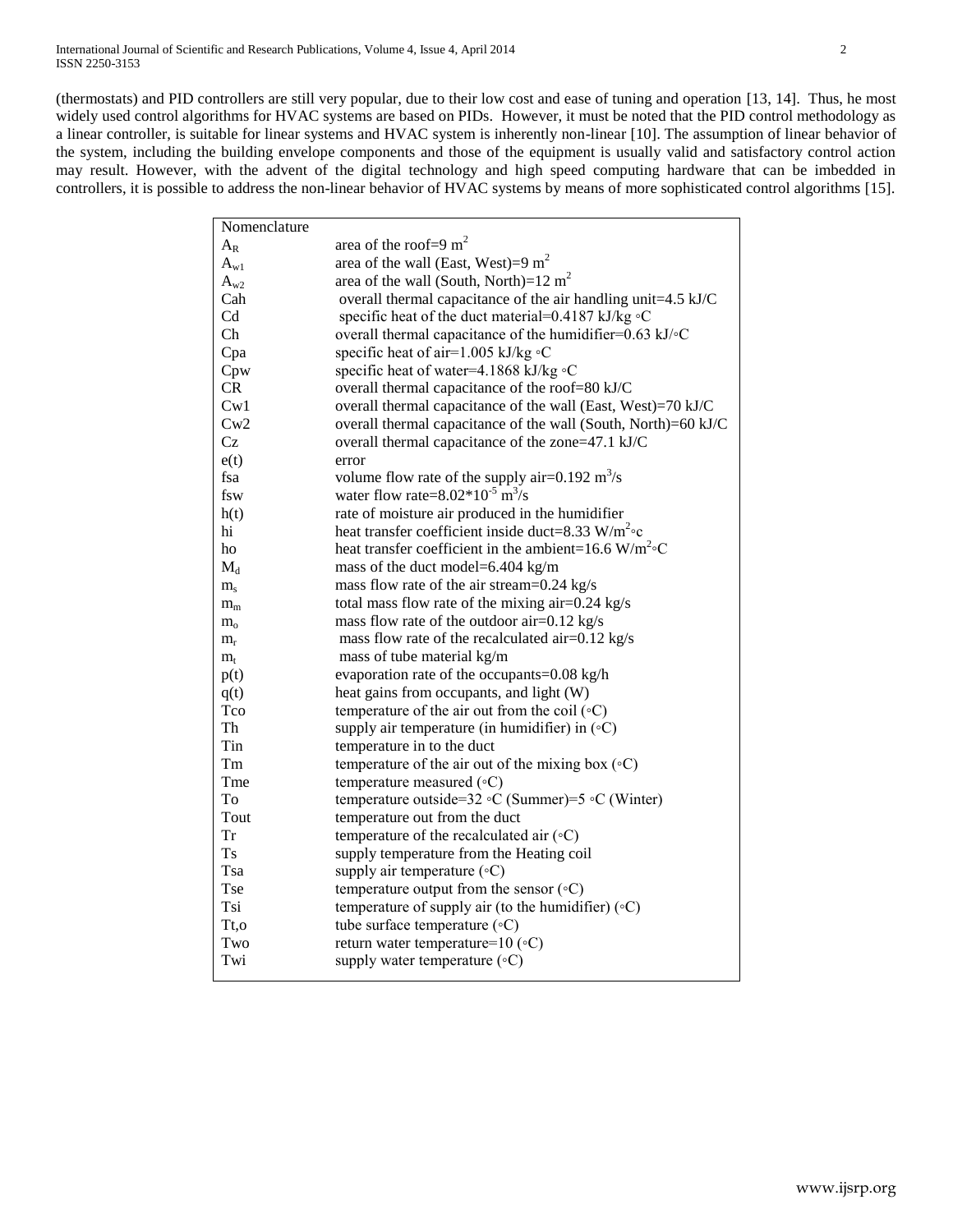| Tw1            | temperature of the wall (East, West) $({\circ}C)$                                   |
|----------------|-------------------------------------------------------------------------------------|
| Tw1            | temperature of the wall (South, North) $(\circ C)$                                  |
| Tz             | temperature of the zone $({\circ}C)$                                                |
| Uw1            | overall heat transfer coefficient of (East, West) walls= $2W/m^2$ °C                |
| Uw2            | overall heat transfer coefficient of (South, North) walls= $2W/m^2$ °C              |
| <b>UR</b>      | overall heat transfer coefficient of the roof= $W/m^2$ °C                           |
| $(UA)$ ah      | overall transmittance area factor of the air handling unit=0.04 kJ/sC               |
| Va             | volume of the air handling unit= $0.88 \text{ m}^3$                                 |
| Vh             | volume of humidifier= $0.44 \text{ m}^3$                                            |
| Vz             | volume of the zone Z36 $m3$                                                         |
| Wco            | humidity ratio of the air out from the coil (kg/kg dry air)                         |
| Wh             | supply air humidity ratio (in humidifier) in kg/kg(dry air)                         |
| Wm             | humidity ratio of the air out the mixing box (kg/kg dry air)                        |
| Wo             | humidity ratio outside=0.02744 kg/kg (dry air) (Summer)=0.002 kg/kg(dryair)(Winter) |
| Wsa            | humidity ratio of the supply air in kg/kg (dry air)                                 |
| Wsi            | humidity ratio of the supply air (to the humidifier) in kg/kg (dry air)             |
| Wz             | humidity ratio of the zone in kg/kg (dry air)                                       |
| Subscripts     |                                                                                     |
| a              | air                                                                                 |
| ah             | air handling unit                                                                   |
| ai             | air in                                                                              |
| ao             | air out                                                                             |
| $_{\rm co}$    | out from the coil                                                                   |
| d              | duct                                                                                |
| h              | humidifier                                                                          |
| 1n             | in                                                                                  |
| m              | mixed                                                                               |
| me             | measured                                                                            |
| 0              | out                                                                                 |
| R              | roof                                                                                |
| r              | recirculated                                                                        |
| S              | supply                                                                              |
| sa             | supply air                                                                          |
| se             | sensor                                                                              |
| sw             | supply water                                                                        |
| W              | water                                                                               |
| W1             | East, and West walls                                                                |
| W <sub>2</sub> | North, South walls                                                                  |
| wi             | water in                                                                            |
| WO             | water out                                                                           |
| z              | zone                                                                                |
|                |                                                                                     |
| Greek letters  |                                                                                     |
| ah             | (UA)h overall transmittance area factor of the humidifier Z0.0183 kJ/s $\circ$ C    |
| tse            | time constant of the sensor (seconds)                                               |
| ra             | density of airZ1.25 kg/m <sup>3</sup>                                               |
| rw             | density of waterZ998 kg/m <sup>3</sup>                                              |

Temperature and RH controls, on an individual basis, have counter effects on each other [\[16,](#page-12-13) [17\]](#page-12-14). In a numerical study, Cui et al. [\[16\]](#page-12-13) the simultaneous and separate control of temperature and RH in a thermal zone were investigated. Moreover, in the simultaneous control, setting the controller parameters is difficult and, due to thermal coupling between RH and temperature, the response of the system oscillates. As a result of that study, the coupling effects of RH and temperature should be considered, when it is desired to control such parameters simultaneously. There are two approaches to address the decoupling of temperature and RH. First, the coupling behavior between temperature and RH can be overcome by utilizing a decoupling algorithm, when a control law is developed. For that purpose, control methodologies such as multivariable or intelligent control methods can be used. Becker et al. [\[18\]](#page-12-15) designed a fuzzy controller to regulate the temperature and RH in a cold store by studying the coupling behavior of temperature and RH in fuzzy controller actions. The rule-based control methodology solved the coupling problem of temperature and RH directly, and the proposed fuzzy controller could control the system under disturbances and changes in setpoints efficiently. To avoid interaction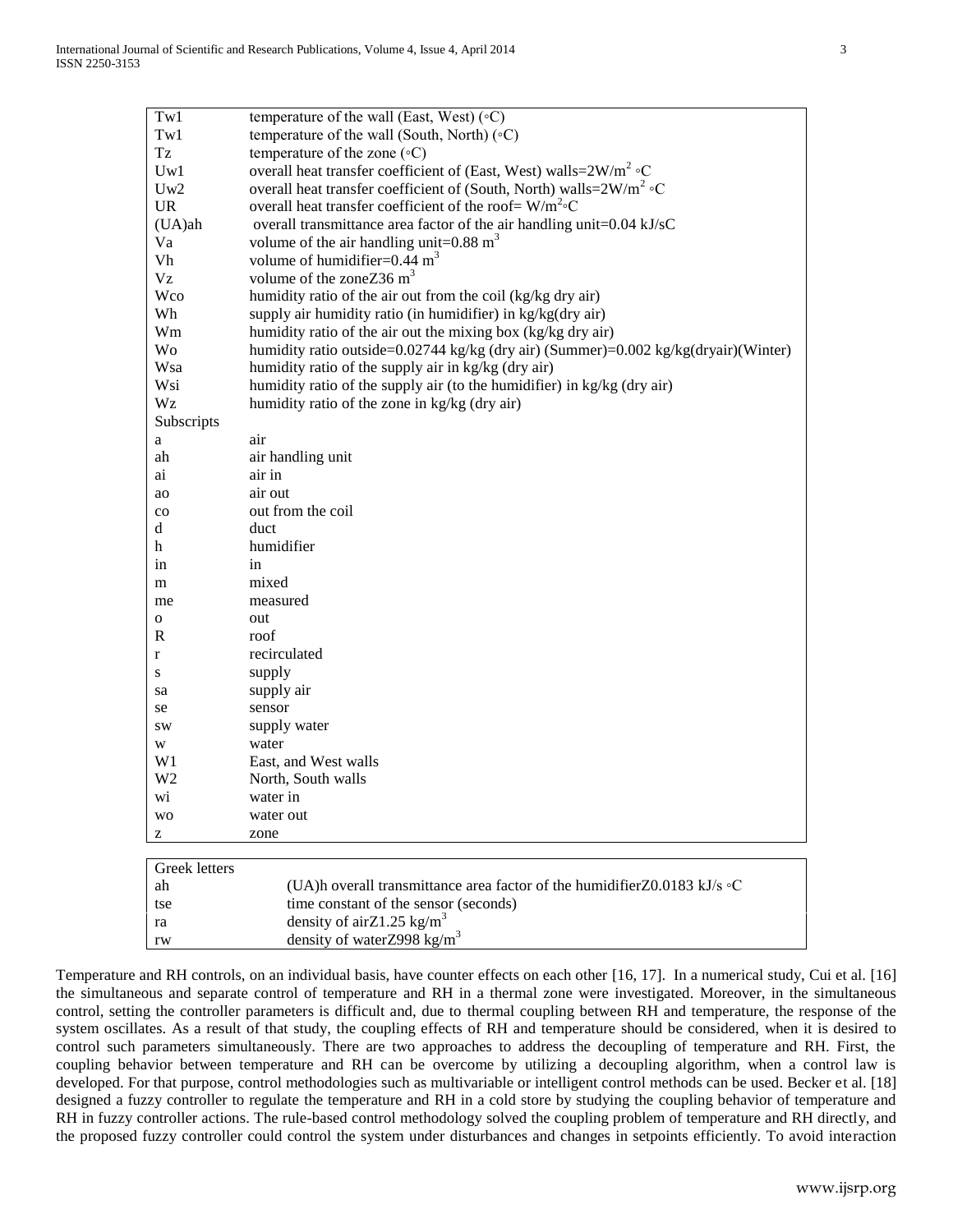between temperature and moisture content responses, an experimental study Qi and Deng [\[19\]](#page-12-16) which temperature and moisture content have been controlled simultaneously by varying the speeds of both compressor and supply fan in a direct expansion air conditioning system was carried out. In that study, the controller was constructed by using the linearized model of the direct expansion air conditioning system, and LQG method was used to design the controller. Although the method in that study appeared to ge straightforward for solving the problem, but when the setpoint of temperature in the thermal zone changed, the moisture content of the thermal zone experienced some fluctuations and it nearly settled at setpoint after 3000 s. In the second approach for decoupling, distinct channels for controlling the temperature and RH are developed where they are controlled individually through single input single output (SISO) channels. In addition, non-linear decoupling control algorithm can control the temperature and RH individually [\[17\]](#page-12-14). In that study, the error between thermal zone temperature and the setpoint was input to a PD controller for determination of the control law that is used in conjunction with the same for RH by the decoupling algorithm for computing the final values of the controlled variables, namely, flow rate of air (fa) and flow rate of water (fw) in each time step. The controlled variables are then used to solve the differential equations for finding the thermal zone temperature and RH responses. The aim of this study is to apply the adaptive control methodology for the HVAC system introduced by Parvaresh et al. [\[10\]](#page-12-7) which will be decoupled via decoupling method. The next sections will present the methodology section which includes system model, the non-interactive method, step response and adaptive control is presented. The simulation results and conclusions are provided in sections 3 and section 4 respectively.

# II. METHODOLOGY AND CONTROL ALGORITHMS

#### *2.1. System modeling*

The system modeled in this study is simply referred to as HVAC system, serving a single thermal zone as shown in Figure1 [\[10\]](#page-12-7). The new and complete mathematical dynamic model of HVAC components such as heating/cooling coil, humidifier, mixing box, ducts and sensors is described by Bourhan et al. [\[20\]](#page-12-17). All of these components are proposed and simulated in Matlab/Simulink platform are given by Parvaresh et al. [\[10\]](#page-12-7). The proposed model is presented in terms of energy mass balance equations for each HVAC component. Two control loops for this model, namely, temperature control loop and humidity ratio control loop are considered. Initially, fresh air enters the system and mixes with 50% of the return air, while the remaining air is passed through the heating coil and humidifier. Next, the mixed air is delivered to a heating coil where it is conditioned according to a desired setpoint by a drawthrough fan. After that, the air supplied passes through the humidifier and condition according to desired setpoint through the duct. The system controller simultaneously varies  $f_{sa}$  and  $f_{sw}$  according to load changes, so that the desired setpoints in temperature and RH, as control variables, are maintained. The variables are defined in the nomenclature. The differential equations formulated based on

energy and mass balances for the system of Figure 1 are given by bourhan et al. [20].  
\n
$$
c_{ah} \frac{dT_{co}}{dt} = f_{sw} \rho_w c_{pw} (T_{wi} - T_{wo}) + (UA)_a (T_o - T_{co}) + f_{sa} \rho_a c_{pa} (T_m - T_{co})
$$
\n(1)

$$
c_{h} \frac{dT_{h}}{dt} = f_{sa} c_{pa} (T_{si} - T_{h}) + \alpha_{h} (T_{o} - T_{h})
$$
\n
$$
v_{h} \frac{dw_{h}}{dt} = f_{sa} (w_{si} - w_{h}) + \frac{h(t)}{t}
$$
\n(2)

$$
v_h \frac{d v_h}{dt} = f_{sa}(w_{si} - w_h) + \frac{n(v)}{\rho_a}
$$
 (3)

Equations (1) and (3) show that the humidity and heating coil of HAVC system have interconnections. Equations (1)–(3) describe the transient mass and energy balances for the heating coil and humidifier model. Equation (1) indicates that the rate of change of energy in the air passes through the coil is equal to the energy added by the flow rate of water in the heating coil, and the energy transferred by the return air to the surrounding.

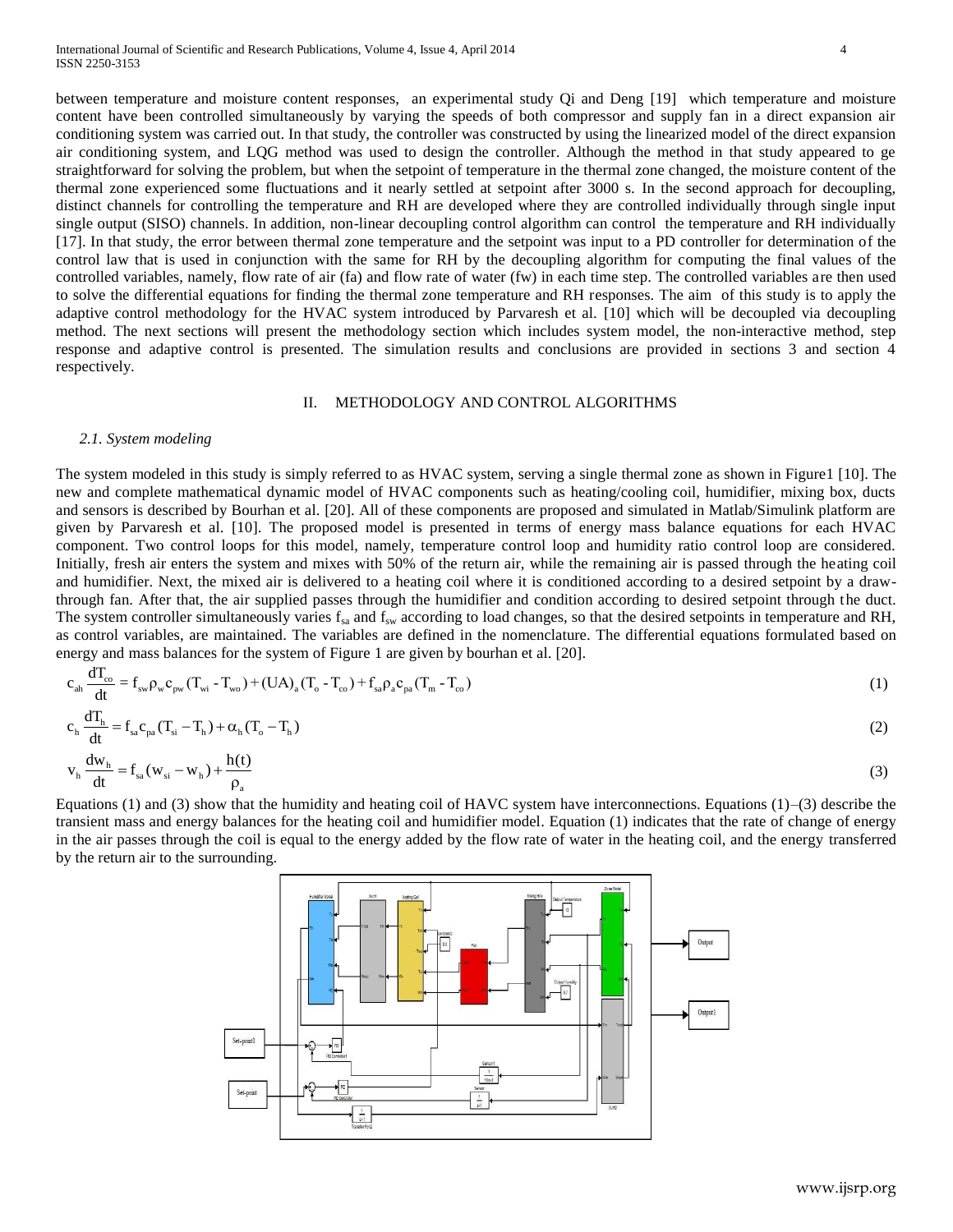#### Figure1: HVAC system [\[10\]](#page-12-7)

In equation (3), h(t) is the rate of humid air that the humidifier can produce and it is a function of humidity ratio. The revised differential equations in the system can be expressed in the state space form [\[17\]](#page-12-14) as follows:

$$
x_1 = g_{11}(x) \cdot u_1 + g_{21}(x) \cdot u_2 \tag{4}
$$

$$
x_2 = g_{12}(x) . u_1 \tag{5}
$$

$$
x_3 = f_3(x) + g_{13}(x) \cdot u_1
$$

Where  $u_1 = f_{sa}$ ,  $u_2 = f_{sw}$ ,  $g_{11}(x) = (\rho_a c_{pa} / c_{ah})(T_m - x_1)$ ,  $g_{21}(x) = (\rho w_c \rho w / c_{ah})(T_{wi} - T_{wo})$ ,  $g_{13}(x) = (w_{si} - x_3) / v_h$ ,  $g_{12}(x) = (w_m - x_2) / v_{ah}$ ,  $f_3(x) = h(t) / \rho_a$  vh,  $x_1 = T$ ,  $x_2 = \psi_1, x_3 = \psi_2$  $\mathbf{x} = \begin{bmatrix} 0 \\ 0 \\ 1 \end{bmatrix} + \begin{bmatrix} g_{11}(\mathbf{x}) \\ g_{12}(\mathbf{x}) \end{bmatrix} \mathbf{u}_1 + \begin{bmatrix} g_{21}(\mathbf{x}) \\ 0 \\ 1 \end{bmatrix} \mathbf{u}_2$  $3^{(A)}$ ] [ $8_{13}$ ]  $\begin{bmatrix} 0 \\ 0 \end{bmatrix}$   $\begin{bmatrix} g_{11}(x) \\ g_{21}(x) \end{bmatrix}$   $\begin{bmatrix} g_{21}(x) \\ g_{31}(x) \end{bmatrix}$  $\mathbf{x} = \begin{bmatrix} 0 \\ 0 \\ 0 \end{bmatrix} + \begin{bmatrix} \mathcal{B}_{11}(x) \\ \mathcal{B}_{12}(x) \\ u_1 + \begin{bmatrix} \mathcal{B}_{21}(x) \\ 0 \end{bmatrix} u_1$  $\begin{bmatrix} 0 \\ f_3(x) \end{bmatrix}$   $\begin{bmatrix} g_{12}(x) \\ g_{13}(x) \end{bmatrix}$   $\begin{bmatrix} u_1 \\ u_2 \end{bmatrix}$   $\begin{bmatrix} 0 \\ 0 \end{bmatrix}$  $\begin{bmatrix} 0 \\ 0 \end{bmatrix}$   $\begin{bmatrix} g_{11}(x) \\ g_{21}(x) \end{bmatrix}$   $\begin{bmatrix} g_{21}(x) \\ g_{31}(x) \end{bmatrix}$  $= \begin{bmatrix} 0 \\ 0 \\ 0 \end{bmatrix} + \begin{bmatrix} g_{11}(x) \\ g_{12}(x) \\ u_1 + \begin{bmatrix} g_{21}(x) \\ 0 \\ 0 \end{bmatrix} u_2$  $\begin{bmatrix} 0 \\ f_3(x) \end{bmatrix}^+ \begin{bmatrix} g_{12}(x) \\ g_{13}(x) \end{bmatrix}^{u_1} + \begin{bmatrix} 0 \\ 0 \end{bmatrix}^{u_2}$  $y_1 = h_1(x) = x_1$ (7)

 $y_1 = h_2(x) = x_3$ 

.

Note that, the HVAC system model described by [\[10\]](#page-12-7) is nonlinear as the multiplication of control and controlled variables are presented.

#### *2.2. Non-interactive method*

Different methods such as pole placement, linear quadratic, linear quadratic gaussian (LQG), and decoupling or non-interactive method can be used to control the multi-input multi-output (MIMO) systems. In the non-interactive control method, the feedback is used in order to transform the MIMO system, from an input–output point of view to an aggregate of independent single input SISO channels. It is observed from the equations (4)–(6) that when it becomes necessary to make a change in one control variable, namely  $\psi_2$ , by means of modulating a controlled variable, namely fa, the other control variables, namely  $\psi_1$  and T, are also forced to change. As a result, achieving desired setpoints for both control variables becomes impossible and implementing a non-linear decoupling procedure is necessary. The non-interacting control law is obtained by non-linear decoupling theory resulting in the following expression [\[17\]](#page-12-14). The first step to apply the nonlinear decoupling theory is to determine the vector relative degree:

$$
L_{g_1}h_1(x) = g_{11}
$$
  
\n
$$
L_{g_2}h_1(x) = g_{21}
$$
  
\n
$$
L_{g_1}h_2(x) = g_{13}
$$
  
\n
$$
L_{g_2}h_2(x) = 0
$$
  
\n(8)

$$
V = -A^{-1}(x)B(x) + A^{-1}(x)\bar{V}
$$
 (9)

$$
V = A^{-1}(x) \left[ \bar{V} - B(x) \right] \tag{10}
$$

$$
\mathbf{B}(\mathbf{x}) = \begin{bmatrix} \mathbf{B}_1(\mathbf{x}) \\ \mathbf{B}_2(\mathbf{x}) \end{bmatrix} = \begin{bmatrix} \mathbf{L}_f{}^2 \mathbf{h}_1(\mathbf{x}) \\ \mathbf{L}_f{}^2 \mathbf{h}_2(\mathbf{x}) \end{bmatrix} = \begin{bmatrix} 0 \\ 0 \end{bmatrix}
$$
\n(11)

$$
V = (1 - g_{11}g_{13}) \begin{bmatrix} 0 & -g_{13} \\ -g_{21} & g_{11} \end{bmatrix} \begin{bmatrix} \bar{V}_1 \\ \bar{V}_2 \end{bmatrix}
$$
(12)

The application of the previous control law system in equation (7) results in a closed-loop system with a new set of coordinates set  $z(x) \in \mathbb{R}^4$  as follows:

$$
z_1 = z_2 \tag{13}
$$

$$
z_2 = v_1 \tag{14}
$$

(6)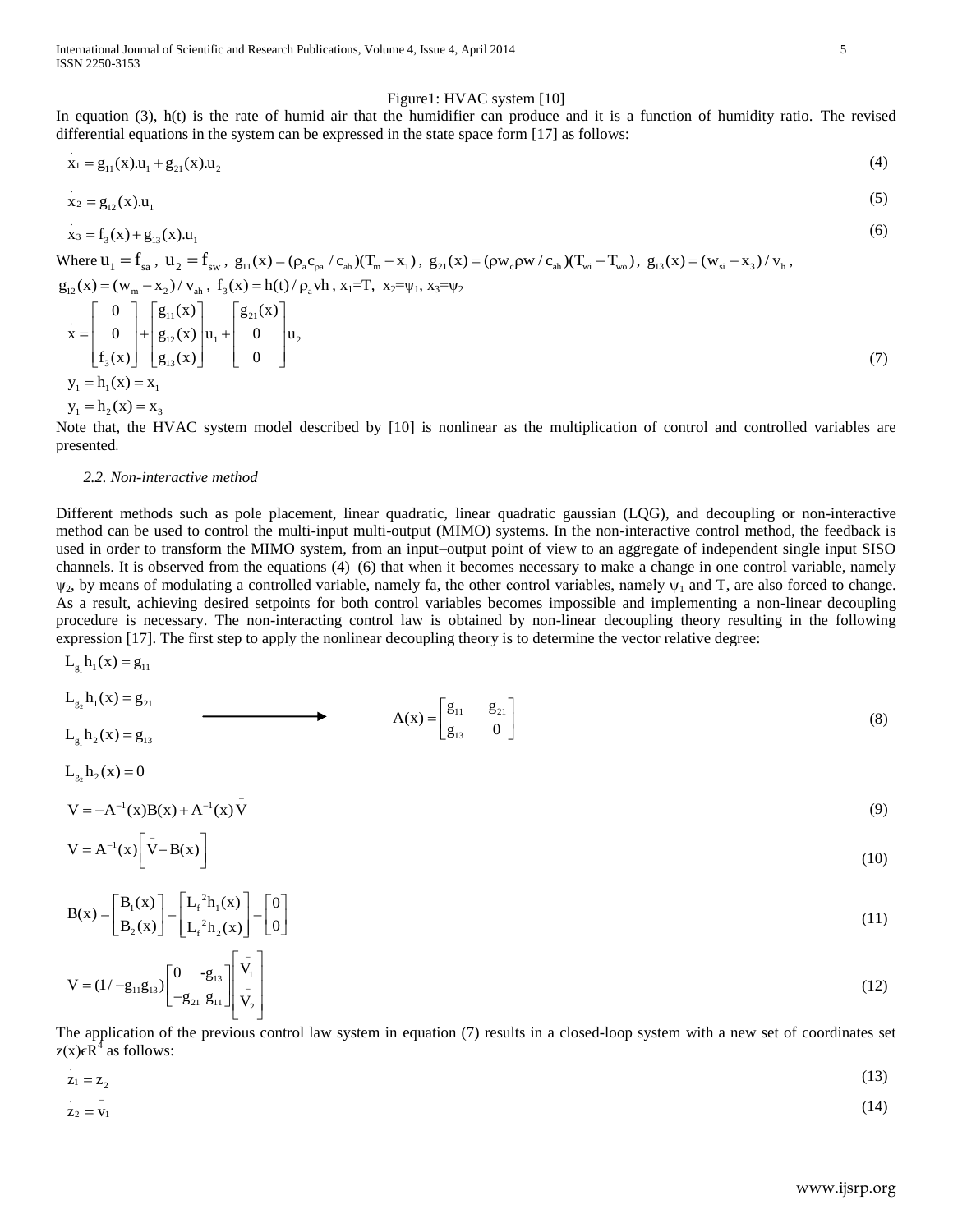-

$$
z_3 = z_4 \tag{15}
$$
\n
$$
z_4 = v_2 \tag{16}
$$

Where the revised controlled variables  $v_1$  and  $v_2$  are capable of controlling  $\psi_1$ , and T, respectively, on individual basis, the new states are described below:

$$
z_1 = h_1(x) = x_1 \tag{17}
$$

$$
z_2 = g_{11} \tag{18}
$$
  

$$
z_3 = h_2(x) = x_3 \tag{19}
$$

$$
Z_3 = \Pi_2(X)
$$

 $Z_4 = g_{13}$ 

The closed-loop system resulting from the application of the decoupling HVAC system is shown in Figure 2.

 $\overline{a}$ 



Figure 2: Closed-loop of the linearized decoupled system

# *2.3. Step response method*

The step response of linearized decoupled system and original model of HVAC system is considered in Figures 3 (a-d) and Figures 4 (a-d) below.



Figure 3(a): Final value of decoupled and original system

(20)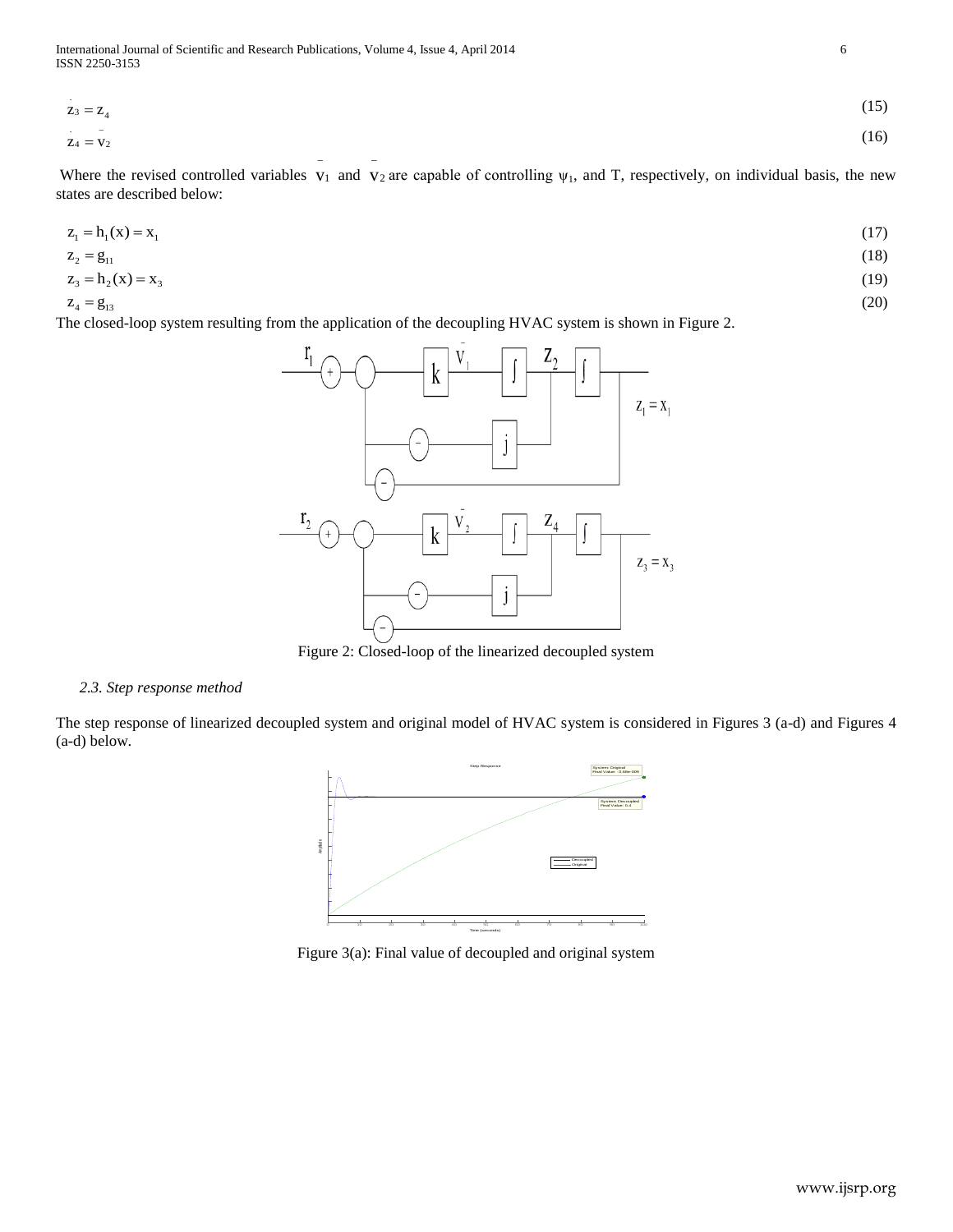

Figure 3(b): Rise time of decoupled and original system



Figure 3(c): Setting time of Original and decoupled system



Figure 3(d): Peak time of Original and decoupled system



Figure 4(a): Final value of decoupled and original system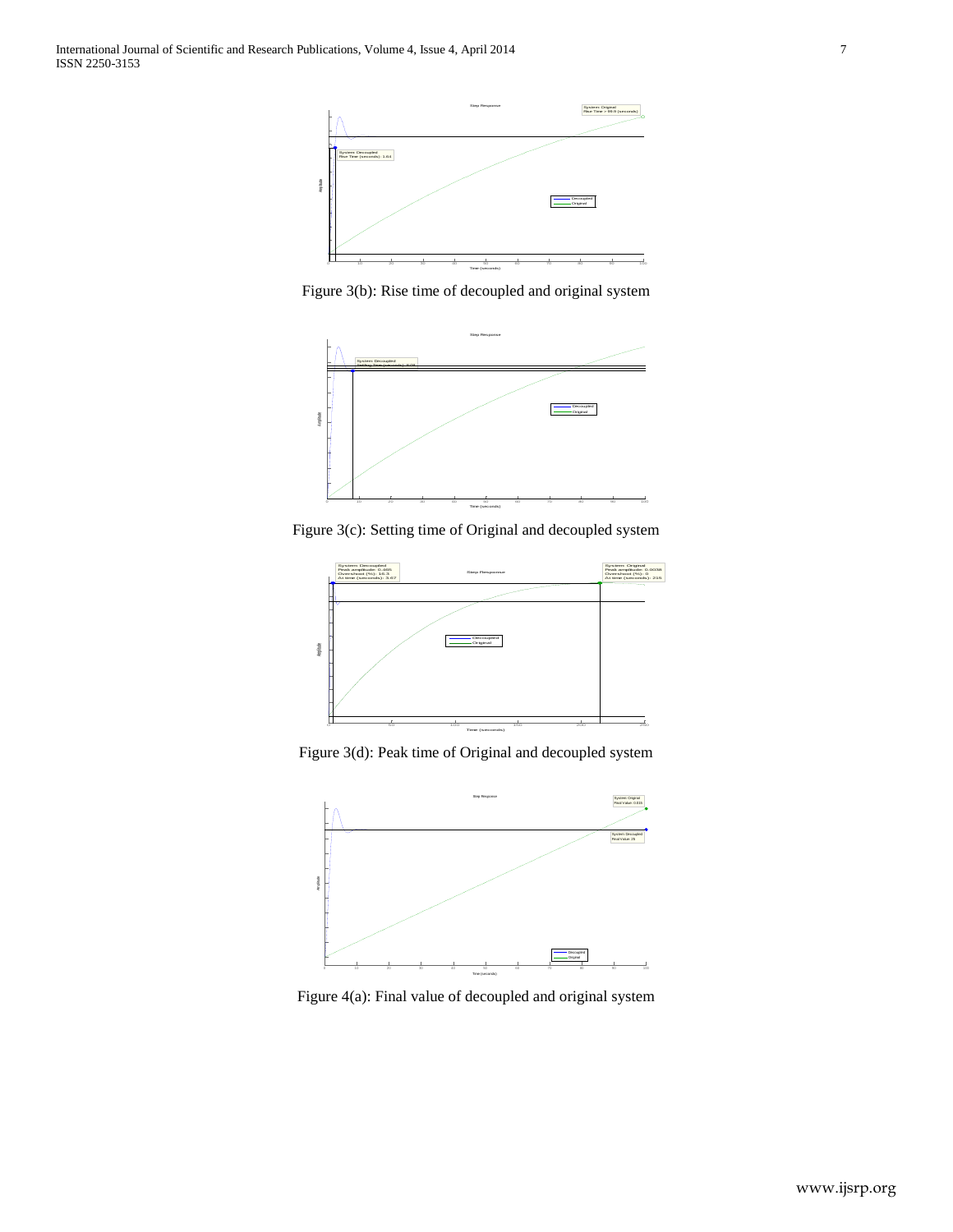

Figure 4(b): Rise time of decoupled and original system



Figure 4(c): Settling time of original and decoupled system



Figure 4(d): Peak time of original and decoupled system

Some characteristics of the normalized step response of humidity and temperature for decoupled and original HVAC system are tabulated in Table I and Table II.

| Table I. Steb Resbonse characteristics of decoupled and offenial system for hummuly |                |           |               |               |      |
|-------------------------------------------------------------------------------------|----------------|-----------|---------------|---------------|------|
| Model                                                                               | Peak           | Rise time | Settling time | Final value   | IEA  |
|                                                                                     | time/amplitude |           |               |               |      |
| Original                                                                            | 215/0.003      | 99.9      | -----         | $-3.6 - e009$ | 27.6 |
| Decoupled                                                                           | 3.6/0.46       | .64       | 8.08          | 0.4           | 0.66 |

|  |  | Table I. Step response characteristics of decoupled and original system for humidity |
|--|--|--------------------------------------------------------------------------------------|
|  |  |                                                                                      |
|  |  |                                                                                      |

| Table II. Step response characteristics of decoupled and original system for temperature |                |           |               |             |            |
|------------------------------------------------------------------------------------------|----------------|-----------|---------------|-------------|------------|
| Model                                                                                    | Peak           | Rise time | Settling time | Final value | <b>IEA</b> |
|                                                                                          | time/amplitude |           |               |             |            |
| Original                                                                                 | 100/0.001      | 99.9      | ----          | 0.015       | 1.20e004   |
| Decoupled                                                                                | 29.1/3.67      | .64       | 8.08          |             | 39.09      |

By comparing the original and decoupled system, it is clear that the decoupled system is a better option than the use of the original system. In addition it is found that the decoupled system has a better response to the step response which means the decoupled system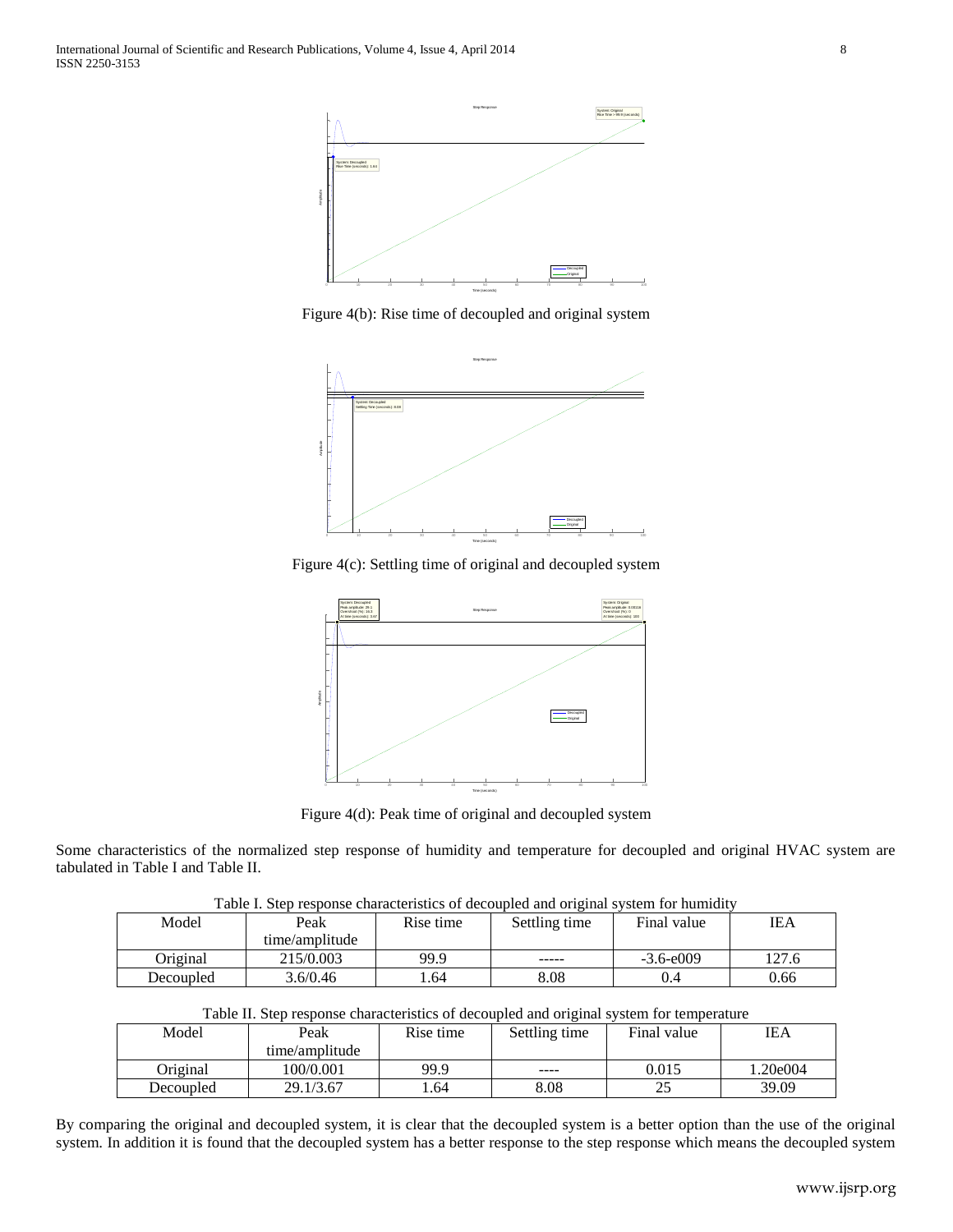could be used instead of the original system. A comparison of PID controller for temperature and humidity of decoupled and original HVAC system are illustrated in Figure 5 and Figure 6.



Figure 5: PID comparison of humidity for decoupled and original HVAC system



Figure 6: PID comparison of original and decoupled HVAC system

In the control system, the tracking of the system is very important. By checking the step response of original and decoupled system, it is noted that the decoupled system can be used instead of the original one. As discussed in Beghi and Cecchinato [\[21\]](#page-12-18), adaptive controllers are best suited to meet the challenge of reducing the overall energy consumption heating and cooling of buildings; therefore, adaptive control is used to improve the transient response of the system as well as decrease the amount of error. In the following sections, the adaptive control algorithm is used to control the parameter of the HVAC system.

# *2.4. Adaptive control algorithm*

Advanced control systems that are able to efficiently track the actual cooling/heating power requests from the plant, such as predictive or adaptive controllers, are best suited to meet the challenge of reducing the overall energy consumption for building heating and cooling [\[21\]](#page-12-18). One of the earliest works by Farris and McDonald [\[22\]](#page-12-19) apply adaptive control for HVAC&R systems focused on DDC for solar-heated buildings, with a single-zone air space and room air temperature as the output of the system. In one of the studies, an adaptive optimal control (AOC) strategy was designed using a linearized model of the original nonlinear HVAC&R system and closed-loop optimal obtained via the matrix Riccati equation in [\[23\]](#page-12-20). Cao et al. [\[24\]](#page-12-21) described an adaptive control as a type of controller that has the ability to adjust itself to any parameter variations occurring in a control system. Beghi and Cecchinato [\[21\]](#page-12-18) has mentioned that predictive or adaptive controllers are best suited to meet the challenge of reducing the overall energy consumption for building heating and cooling. Using zone temperature and hot water temperature as the two state variables, and heat pump input as the control variable, an adaptive control strategy [\[25\]](#page-12-22) was applied to a discharge air temperature model [\[26\]](#page-12-23) for the discharge air temperature to track the optimal reference temperature in the presence of disturbances. Temperature and RH controls, on individual basis, have counter effects on each other [\[16,](#page-12-13) [17\]](#page-12-14). Another class of adaptive systems, known as model-following or model-reference adaptive control (MRAC) was applied to a VAV system with zone, coil, and water temperatures as the three state variables; mass flow rate of supply air, mass flow rate of chilled water, and input energy to the chiller as the three control variables; and a second-order model as the reference model for the VAV system. The simulations showed good adaptability of the actual zone temperature with its reference value. Figure7, presents a schematic of the MRAC used in the model. The MIT rule is used to control the parameters of the HVAC system because it is relatively simple and easy to use. The enhancement in efficiency of the HVAC system is accomplished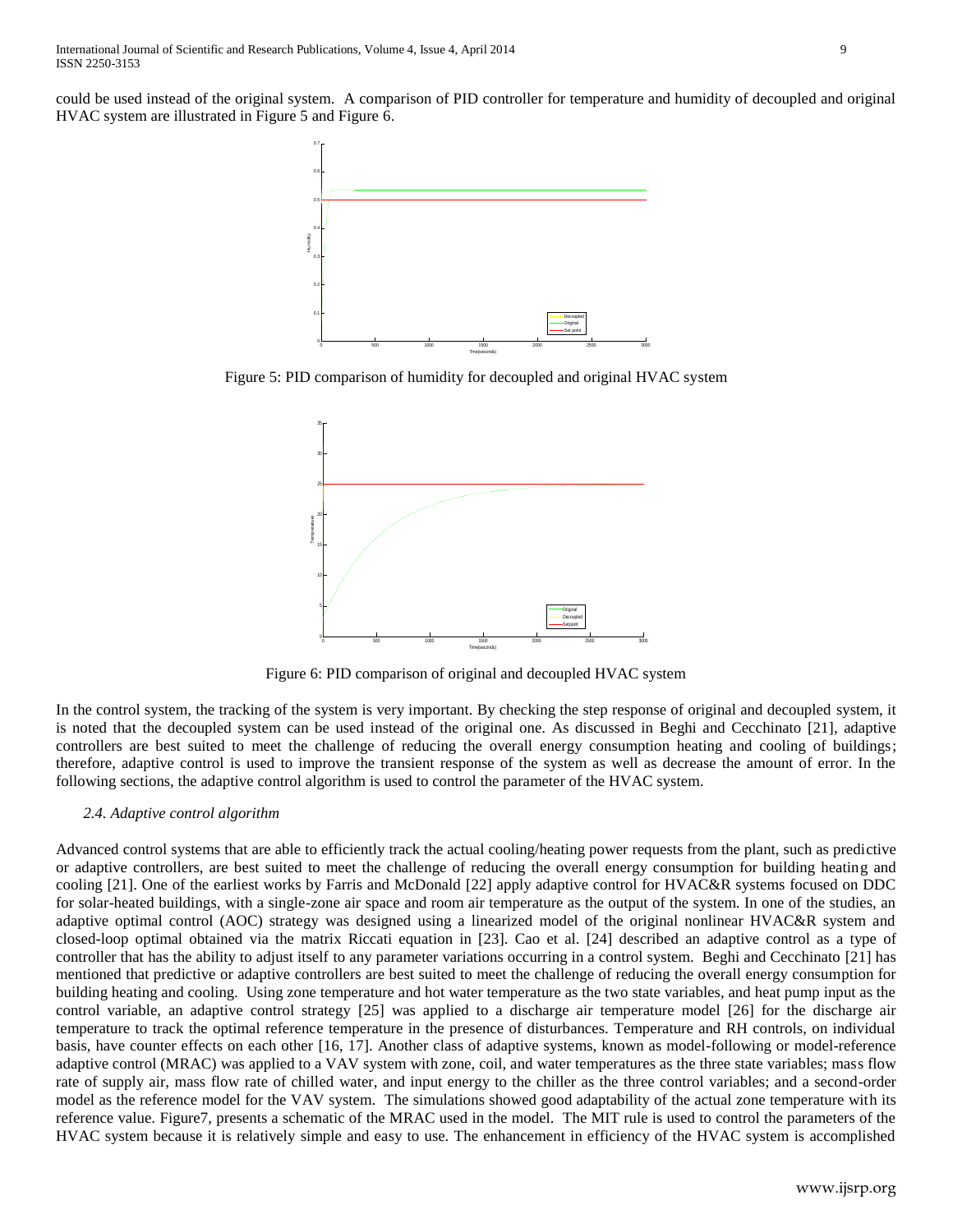due to improvement of transient response, when the MRAC is used to control the decupled HVAC system. The goal is to minimize the error (e = y - y<sub>m</sub>) by designing a controller that has one or more adjustable parameters to minimize certain cost functions [j (θ) =1/2e<sup>2</sup>]. Therefore the output of the closed-loop system (y) followed the output of the reference model (ym).



Figure 7: Diagram of MRAC[\[27\]](#page-12-24)

# *2.4.1. Adaptive mechanism*

The first step is to extract  $Y_r$ . The next step is to find the error between Y and  $Y_r$ . The controller is described using equation 21:  $u = \theta_1 r - \theta_2 y$ (21)

The cost function is determined using the following equations:

$$
\frac{\partial \theta}{\partial t} = -(\gamma)^* \frac{\partial j}{\partial \theta}
$$
\n
$$
j(\theta) = 1/2^* e^2
$$
\n(23)

The parameter  $\theta$  is adjusted to enable the loss function to be minimized. Therefore, it is reasonable to change the parameter in the direction of the negative gradient of j, i.e.

$$
\partial \theta / \partial t = -(\gamma)^* \partial j / \partial e^* \partial e / \partial \theta = -(\gamma)^* e^* \partial e / \partial \theta
$$
\n(24)

- Change in  $\gamma$  is proportional to negative gradient of J

The second order system is calculated using equation (24):  
\n
$$
G_p = y / u = [k_p / s^2 + as + b]u
$$
\n(25)

When the first equation (21) is replaced by equation (25):  $y = [k_p / s^2 + as + b]^* (\theta_1 r - \theta_2 y)$ 

Then,

Then,  
\n
$$
y[1+(\theta_2 k_p)/s^2 + a_1 s + a_2] = \theta_1 r(k_p/s^2 + a_1 s + a_2)
$$
\n(27)

$$
y = \theta_1(k_p)r/s^2 + a_1s + (a_2 + \theta_2k_p)
$$
\n(28)

MRAC tries to reduce the error between the model and plant as shown in equations 29 to 37:

 $e = y - y_r$ (29)

$$
e = \theta_1(k_p) r / s^2 + a_1 s + a_2 + \theta_2 k_p - G_m r
$$
\n(30)

$$
\partial e / \partial \theta_1 = (k_p) r / s^2 + a_1 s + a_2 + \theta_2 k_p
$$
\n(31)

$$
\begin{aligned}\n\partial e / \partial \theta_1 &= (\kappa_p) r / s + a_1 s + a_2 + b_2 \kappa_p\n\end{aligned}\n\tag{31}
$$
\n
$$
\partial e / \partial \theta_2 = -\theta_1 (\kappa_p^2) r / [s^2 + a_1 s + a_2 + \theta_2 k_p]^2\n\tag{32}
$$

$$
s^{2} + a_{1}s + (a_{2} + \theta_{2}k_{p}) \approx s^{2} + A_{1}s + A_{2}
$$
\n(33)

(26)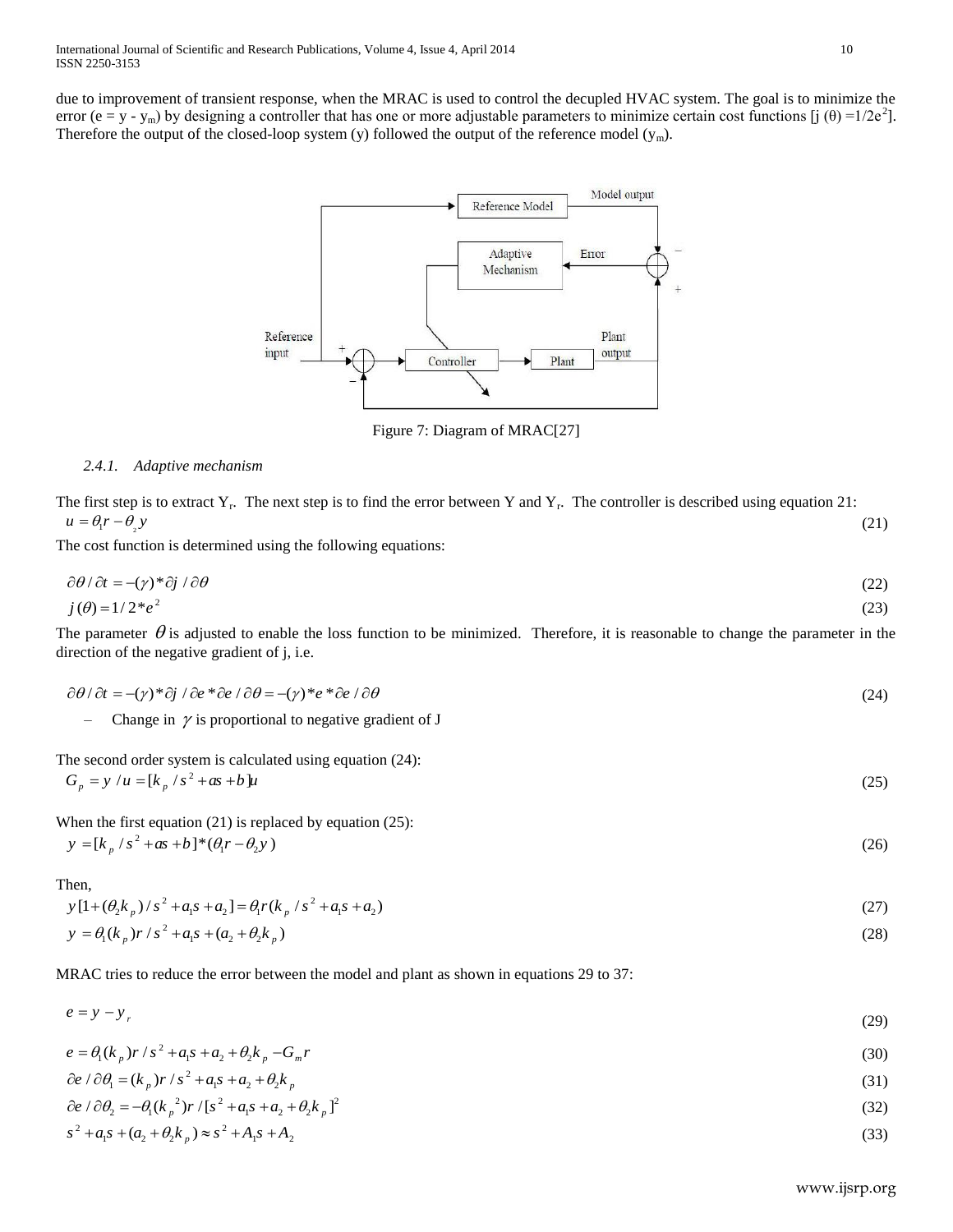International Journal of Scientific and Research Publications, Volume 4, Issue 4, April 2014 11 ISSN 2250-3153

$$
\partial e / \partial \theta_1 = [(k_p / k_m)^* (k_m)] r / (s^2 + A_1 s + A_2)
$$
\n(34)

$$
\partial e / \partial \theta_1 = [(k_p / k_m)^* (k_m)] r / (s^2 + A_1 s + A_2)
$$
\n
$$
\partial e / \partial \theta_2 = (-(k_p / k_m)^* (k_m)) / (s^2 + A_1 s + A_2)^* y
$$
\n(35)

$$
a_2 + \theta_2 k_p = A_2 \rightarrow A_2 - a_2 / k_p
$$
  
\n
$$
v = v \rightarrow k r / s^2 + A_2 s + A_3 = \theta (k) r / s^2 + a_2 s + a_3 + \theta k
$$
 (37)

$$
a_2 + \theta_2 k_p = A_2 \rightarrow A_2 - a_2 / k_p
$$
  
\n
$$
y = y_m \rightarrow k_m r / s^2 + A_1 s + A_2 = \theta_1 (k_p) r / s^2 + a_1 s + a_2 + \theta_2 k_p
$$
\n(37)

Controller parameters are chosen as

\n
$$
\begin{cases}\n k_m r = \theta_1(k_p) r \rightarrow \theta_1 = k_m / k_p \\
a_2 + \theta_2 k_p = A_2 \rightarrow \theta_2 = A_2 - a_2 / k_p\n\end{cases}
$$

Using MIT rule

| Jsing MIT rule                                                                                                                                             |      |
|------------------------------------------------------------------------------------------------------------------------------------------------------------|------|
| So $\partial \theta_1 / \partial t = -(\gamma)^* e^* \partial e / \partial \theta_1 = -(\gamma)^* e^* [(k_{p} / k_{m})^* (k_{m})] r / (s^2 + A_1 s + A_2)$ |      |
| $\partial \theta_1 / \partial t = (\gamma)^* e^* (k_n / k_m)^* y_r = -\gamma^* e^* y_r$                                                                    | (38) |
| Where $\gamma = (\gamma)^*(k_p / k_m)$ =Adaptation gian                                                                                                    | (39) |

Where 
$$
\gamma = (\gamma)^* (k_p / k_m)
$$
 =Adaptation gan  
\n $\partial \theta_2 / \partial t = -(\gamma)^* e^* - [(k_p / k_m)]^* y_r / r^* y$  (40)

$$
\partial \theta_2 / \partial t = \gamma^* e^* (k_m) / s^2 + A_1 s + A_2^* y \tag{40}
$$
  

$$
\partial \theta_2 / \partial t = \gamma^* e^* (k_m) / s^2 + A_1 s + A_2^* y \tag{41}
$$

Considering a =1, b = 1 and  $A_1$  =1,  $A_2$  = 1

# *2.4.2. Adaptive control of decoupled HVAC system*

The decoupled HVAC system, described by the differential equations in formulation  $(13) - (16)$ , is controlled by adaptive controller. The adaptive mechanism-1 and adaptive mechanism-2 with training procedure discussed in the previous section are used to control the temperature and humidity of the system respectively. According to the block diagram shown in Figure 8, the decoupled HVAC system is controlled by two distinct adaptive controllers. The adaptive mechanism1 is responsible for  $\psi$  and the adaptive mechanism-2 is responsible for T.



Figure 8: Close loop of decoupled HVAC system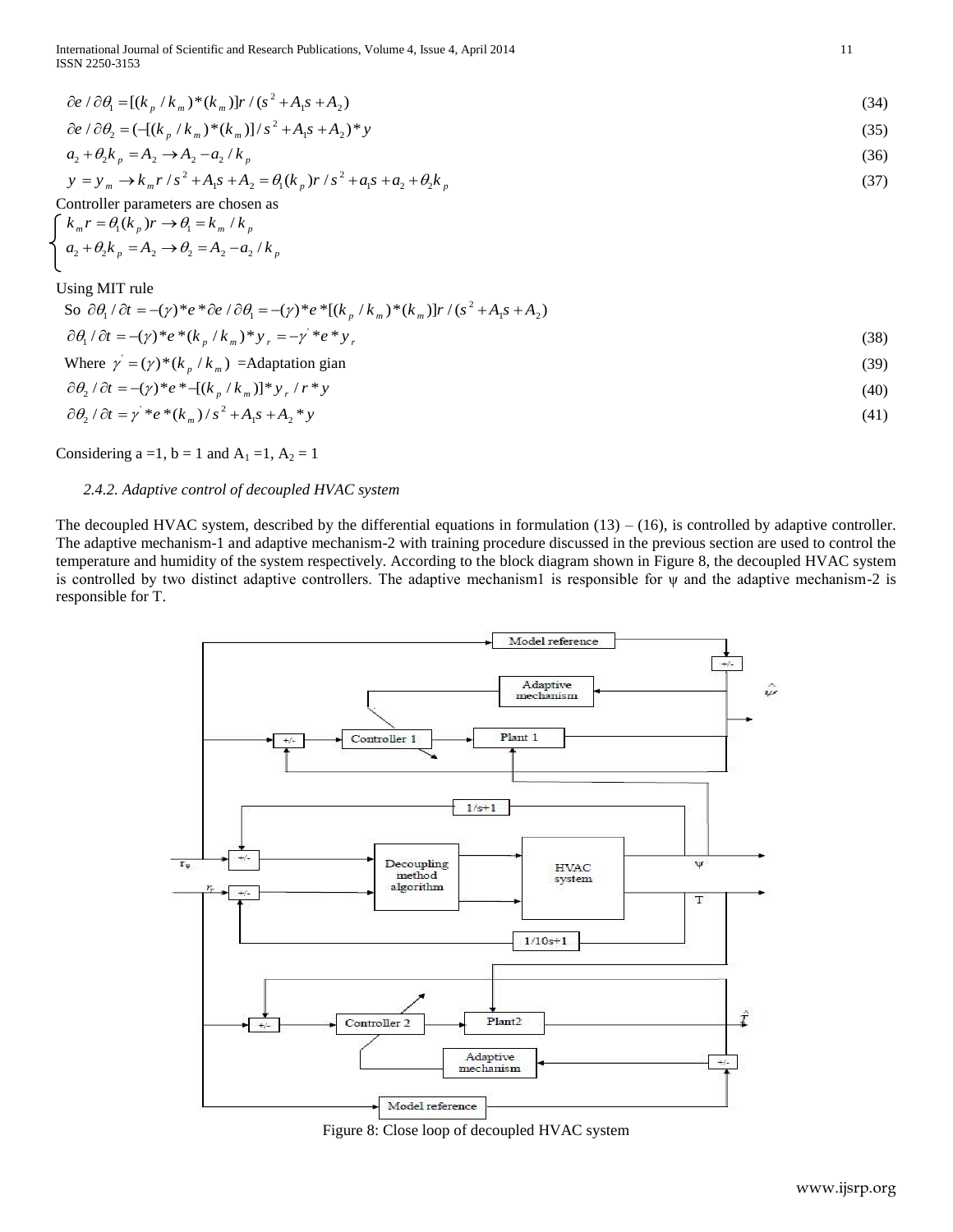# III. SIMULATION RESULT

Figure 9 and Figure 10 show the simulation results for the transient behavior of the temperature and RH in the thermal zone, when classical PID controller and adaptive controller are used. According to the simulation results, adaptive controller provides smooth and fast responses without any large overshoots and undershoots. The target values for the humidity and temperature are 0.4 and 25  $\mathring{C}$ , respectively.



Figure 9: Comparison of PID and adaptive control for temperature



Figure 10: Comparison of PID and adaptive control for humidity

Table III shows the IAE amounts for temperature and humidity of the original and decoupled HVAC system. The amount of IAE indicated that the decoupled model can reach target values and follow them very well. In addition, the enhancement in efficiency of the decoupled HVAC system is accomplished due to improvement of transient operation.

Table III Amount of IAE of humidity and temperature of the simplified and original HVAC system

| Controller  | IAE of humidity | IAE of Temperature |
|-------------|-----------------|--------------------|
| <b>PID</b>  | 127.6           | $1.205 + e004$     |
| <b>MRAC</b> | 2.8             | 44                 |

# *IV.* CONCLUSION

In this study, a procedure for deriving a dynamic model to control the parameters of HVAC system is investigated. Even though the behavior of the HVAC system is nonlinear, in this study, the use of nonlinear decoupling method for decoupling of the HVAC system is used. It is expected that the decoupled system could improve the humidity and temperature of the HVAC system because it reduces the complexity of the system. The step response of decoupled models was compared with the original system and it is found that the decoupled model could be used to control the parameters of the HVAC system very well. It is clear that the transient response of the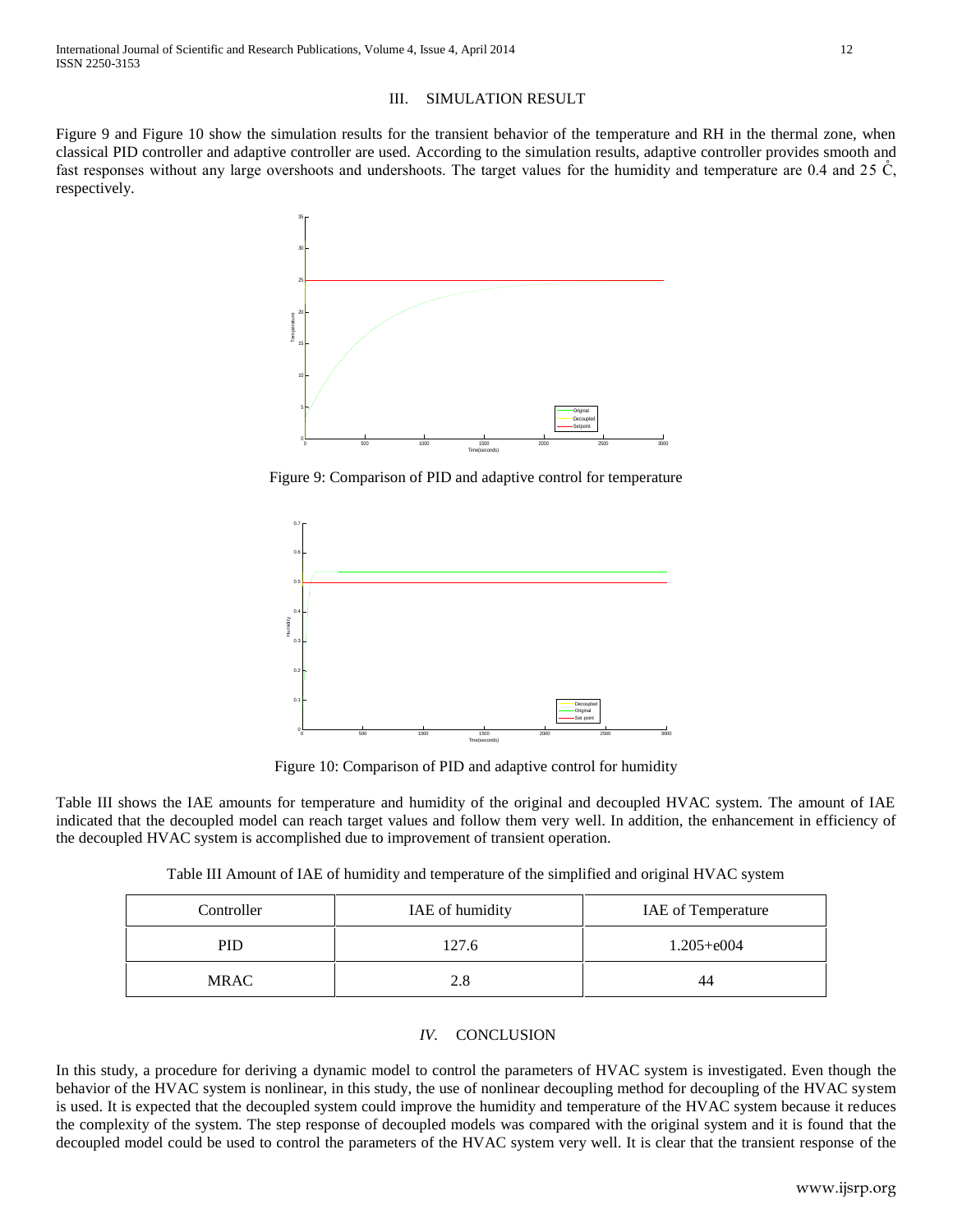decoupled system with the original system is reduced and the amount of error is decreased. For tracking of the setpoint, model reference adaptive controllers have been used to improve the transient behavior of the system. The results obtained show that the system is capable of following the setpoints effectively with minimal error and within a shorter time. The comparison between the reference, existing, and adaptive solutions for the real HVAC system yielded significant improvement of transient behavior of the system. It is concluded that decoupling control law works satisfactorily and as a result, the performance of the decoupled HVAC system is enhanced. Two cases are considered in this study. In case 1, decoupling method is implemented in HVAC system and classical PID controllers are applied compare the parameters of original and decoupled HVAC system. In case 2, for improving the transient response and track the target values MRAC is used and compare with PID controller.

### REFERENCES

- [1] Y. W. WANG, W. J. CAI, Y. C. SOH, S. S. LI, L. LU, AND L. XIE, "A SIMPLIFIED MODELING OF COOLING COILS FOR CONTROL AND OPTIMIZATION OF HVAC SYSTEMS,"ENERGY CONVERSION AND MANAGEMENT VOL. 45 (18–19) PP. 2915–2930, 2004.
- <span id="page-12-0"></span>[2] R. SALAZAR, I. LÓPEZ, AND A. ROJANO, "A NEURAL NETWORK MODEL TO PREDICT TEMPERATURE AND RELATIVE HUMIDITY IN A GREENHOUSE," ISHS, VOL. 801, PP. 539–46., 2008.
- <span id="page-12-1"></span>[3] PEI-HUNG CHI, FANG-BOR WENG, AND S.-H. C. AY SU, "NUMERICAL MODELING OF PROTON EXCHANGE MEMBRANE FUEL CELL WITH CONSIDERING THERMAL AND RELATIVE HUMIDITY EFFECTS ON THE CELL PERFORMANCE," ASME J FUEL CELL SCI TECHNOL, VOL. 3, PP. 292–303., 2006.
- <span id="page-12-2"></span>[4] D. R. CLARK, C. W. HURLEY, AND C. R. HILL, "DYNAMIC MODELS FOR HVAC SYSTEM COMPONENTS," ASHRAE TRANS. , VOL. 91(1), PP. 737–51, 1985.
- [5] D. M. UNDERWOOD AND R. R. CRAWFORD, "DYNAMIC NONLINEAR MODELING OF A HOT-WATER-TO-AIR HEAT EXCHANGER FOR CONTROL APPLICATIONS," ASHRAE TRANS, VOL. 96, PP. 149–55, 1990.
- <span id="page-12-3"></span>[6] G. M. MAXWELL, H. N. SHAPIRO, AND D. G. WESTRA, "DYNAMICS AND CONTROL OF A CHILLED WATER COIL," ASHRAE TRANSACTIONS, VOL. 95 PP. 1243–55, 1989.
- <span id="page-12-4"></span>[7] M. KASAHARA, Y. KUZUU, MATSUBA T, Y. HASHIMOTO, K. KAMIMURA, AND S. KUROSU, "STABILITY ANALYSIS AND TUNING OF PID CONTROLLER IN VAV SYSTEMS," ASHREA TRANS., VOL. 106 PART 2, PP. 285–96, 2000.
- <span id="page-12-5"></span>[8] P. RIEDERER, D. MARCHIO, J. C. VISIER, A. HUSAUNNDEE, AND R. LAHRECH, "ROOM THERMAL MODELLING ADAPTED TO THE TEST OF HVAC CONTROL SYSTEMS," ENERGY BUILDING TRANS., VOL. 37, PP. 777–90, 2002.
- <span id="page-12-6"></span>[9] X. PENG AND A. PAASSEN, "STATE SPACE MODEL FOR PREDICTING AND CONTROLLING THE TEMPERATURE RESPONSE OF INDOOR AIR ZONES," ENERGY BUILDING TRANS. , VOL. 28, PP. 197–203, 1998.
- <span id="page-12-7"></span>[10] A. PARVARESH, S. M. ALI MOHAMMADI, AND A. PARVARESH, "A NEW MATHEMATICAL DYNAMIC MODEL FOR HVAC SYSTEM COMPONENTS BASED ON MATLAB/SIMULINK," INTERNATIONAL JOURNAL OF INNOVATIVE TECHNOLOGY AND EXPLORING ENGINEERING, VOL. 1, PP. 1-6., 2012.
- <span id="page-12-8"></span>[11] M. KASAHARA, T. MATSUBA, Y. KUZUU, T. YAMAZAKI, Y. HASHIMOTO, K. KAMIMURA, AND S. KUROSU, "DESIGN AND TUNING OF ROBUST PID CONTROLLERFOR HVAC SYSTEMS," ASHRAE TRANS., VOL. 105, PP. 154–166, JUNE 1999.
- <span id="page-12-9"></span>[12] J. BENITEZ, J. CASSILAS, AND O. C. NAND, "FUZZY CONTROL OF HVAC SYSTEMS OPTIMIZED BY GENETIC ALGORITHMS," APPL INTELL, VOL. 18, 2003.
- <span id="page-12-10"></span>[13] K. J. ASTROM AND T. HAGGLUND, PID CONTROLLERS: THEORY, DESIGN, AND TUNING. USA: INSTRUMENT SOCIETY OF AMERICA, RESEARCH TRIANGLE PARK, 1995.
- <span id="page-12-11"></span>[14] AMERICAN SOCIETY OF HEATING, 2003 ASHRAE HANDBOOK : HEATING, VENTILATING, AND AIR-CONDITIONING APPLICATIONS : INCH-POUND EDITION AMER SOCIETY OF HEATING 2003.
- <span id="page-12-12"></span>[15] M. M. ARDEHALI, T. F. SMITH, J.M.HOUSE, AND C. J. KLAASSEN, "ASSESSMENT OF CONTROLS-RELATED ENERGY-INEFFICIENCY," ASHRAE TRANS, VOL. 109, PP. 111–21, 2003.
- <span id="page-12-13"></span>[16] J. CUI, T. WATANABE, Y. RYU, Y. AKASHI, AND N. NISHIYAMA, "NUMERICAL SIMULATION ON SIMULTANEOUS CONTROL PROCESS OF INDOOR AIR TEMPERATURE AND HUMIDITY," IN IN: SIXTH INTERNATIONAL IBPSA CONFERENCE, PROCEEDINGS, 1999, PP. 1005–12.
- <span id="page-12-14"></span>[17] C. RENTEL-GOMEZ AND M. VELEZ-REYES, "DECOUPLED CONTROL OF TEMPERATURE AND RELATIVE HUMIDITY USING A VARIABLE AIR VOLUME HVAC SYSTEM AND NONINTERACTING CONTROL," PRESENTED AT THE IN: PROCEEDING OF THE IEEE INTERNATIONAL CONFERENCE ON CONTROL APPLICATIONS, 2001.
- <span id="page-12-15"></span>[18] M. BECKER, D. OESTREICH, H. HASSE, AND L. LITZ, "FUZZY CONTROL FOR TEMPERATURE AND HUMIDITY IN REFRIGERATION SYSTEM," IN THIRD IEEE CONFERENCE ON CONTROL APPLICATIONS, 1994, PP. 1607–12.
- <span id="page-12-16"></span>[19] Q QI AND S. DENG, "MULTIVARIABLE CONTROL OF INDOOR AIR TEMPERATURE AND HUMIDITY IN A DIRECT EXPANSION (DX) AIR CONDITIONING (A/C) SYSTEM.," BUILD ENVIRON, VOL. 44, PP. 1659–67, 2009.
- <span id="page-12-17"></span>[20] T. BOURHAN, M. TASHTOUSH, M. MOLHIM, AND M. AL-ROUSAN, "DYNAMIC MODEL OF AN HVAC SYSTEM FOR CONTROL ANALYSIS," ENERGY VOL. 30 PP. 1729–1745, 2005.
- <span id="page-12-18"></span>[21] A. BEGHI AND L. CECCHINATO, "MODELLING AND ADAPTIVE CONTROL OF SMALL CAPACITY CHILLERS FOR HVAC APPLICATIONS," APPLIED THERMAL ENGINEERING, VOL. 31, PP. 1125-1134, MAY 2011.
- <span id="page-12-19"></span>[22] D. FARRIS AND T. MCDONALD, "ADAPTIVE OPTIMAL CONTROL-AN ALGORITHM FOR DIRECT DIGITAL CONTROL," TRANSACTIONS OF THE ASHRAE VOL. 86, PP. 880–93, 1980.
- <span id="page-12-20"></span>[23] M. ZELIKIN, CONTROL THEORY AND OPTIMIZATION I: HOMOGENEOUS SPACES AND THE RICCATI EQUATION IN THE CALCULUS OF VARIATIONS: BERLIN, GERMANY: SPRINGER-VERLAG, 2000.
- <span id="page-12-21"></span>[24] C. CAO, L. MA, AND Y. XU, "ADAPTIVE CONTROL THEORY AND APPLICATIONS," JOURNAL OF CONTROL SCIENCE AND ENGINEERING, VOL. 2012, P. 2, 2012.
- <span id="page-12-22"></span>[25] K. ASTROM AND B. WITTENMARK, ADAPTIVE CONTROL READING: MA: ADDISON-WESLEY PUBLISHING COMPANY,INC., 1989.
- <span id="page-12-23"></span>[26] M. ZAHEER-UDDIN, R. V. PATEL, AND S. A. K. AL-ASSADI, "DESIGN OF DECENTRALIZED ROBUST CONTROLLERS FOR MULTIZONE SPACE HEATING SYSTEMS," CONTROL SYSTEMS TECHNOLOGY, IEEE TRANSACTIONS ON, VOL. 1, PP. 246-261, 1993.
- <span id="page-12-24"></span>[27] H. WANG, G. P. LIU, C. J. HARRIS, AND M. BROWN, ADVANCED ADAPTIVE CONTROL. U.K.: PERGAMON 1995.



**First Author- Seyed Mohammad Attaran** obtained his engineering degree in Electrical in 2006 from the Azad University of Fasa and his M.E. degree in Mechatronic and automatic control in 2010 from Universiti Teknologi Malaysia. Currently he is a PhD. Student of Mechatronic and automatic control at the Universiti Teknologi Malaysia. His research interests are in adaptive control, system identification and neural network. (Email:mohammadattaran63@yahoo.com)